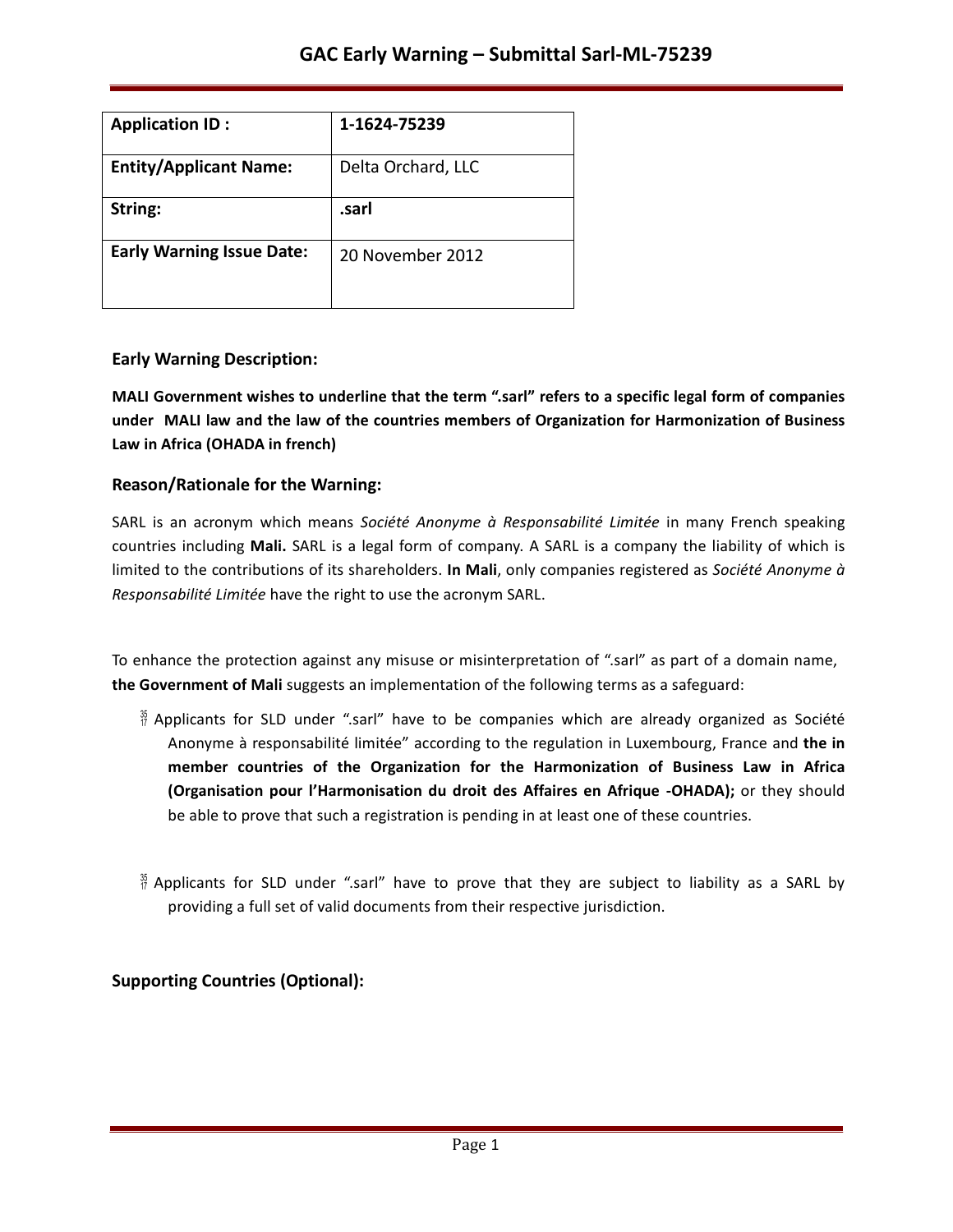**Possible Remediation:**

**Further Notes from GAC (Optional):**

# **Instructions for Applicant**

### **ICANN strongly encourages that the applicant work with relevant parties as soon as possible to address the concern voiced in the GAC Early Warning.**

Upon receipt of this GAC Early Warning, the applicant has 21 calendar days to inform the GAC and ICANN, through the TLD Application System (TAS), of its decision to either withdraw or continue with the application. If the applicant does not notify the GAC and ICANN within 21 days of receiving the GAC Early Warning of its decision. The application will not move forward with the evaluation process.

#### **Asking questions about your GAC EW**

If you have questions or need clarification about your GAC Early Warning, please contact {*TBD*}. As highlighted above, ICANN strong encourages applicant's to contact {TBD} as soon as practical to ensure you are able to move to the next steps within the 21 day allotted time period.

#### **Continuing with your application**

If the applicant chooses to continue then they must complete the "Applicant's Response" section below notifying the GAC of intended actions, including the expected completion date, and remit their response to {need to define where this will be sent} within 21 days. Separately, the applicant must indicate in TAS its intention to continue with their application.

To complete these tasks the applicant must perform the following steps:

- 1. Log into TAS
- 2. Open the GAC Early Warning task